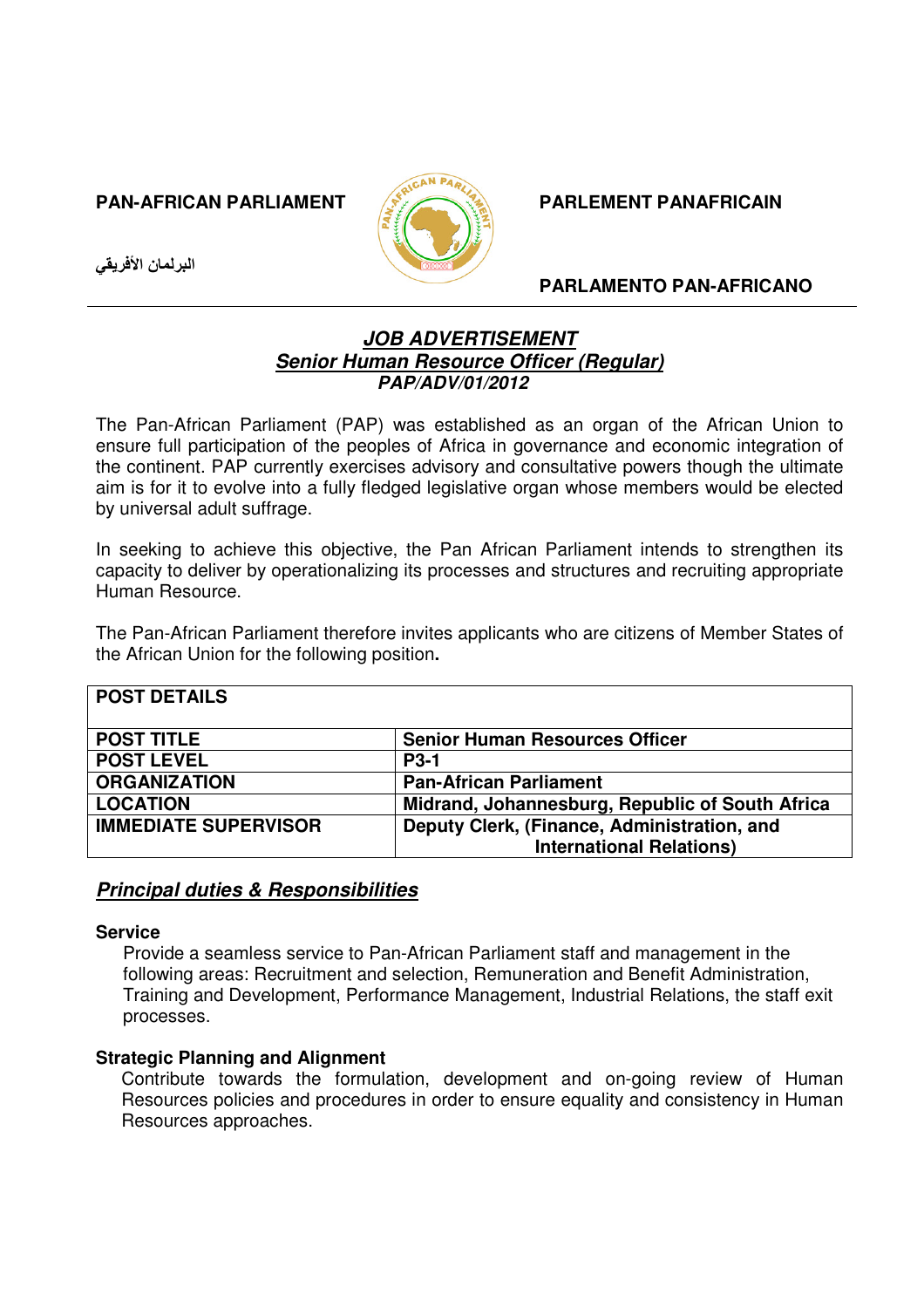## **Policy Development and Alignment**

- **1.** Provide support to Pan-African Parliament management and staff by interpreting HR policies, procedures and conditions of service in order to ensure that there is consistency in the application thereof;
- **2.** Procurement of human resources through recruitment, selection and appointment in order to ensure that the Pan- African Parliament's human resources requirements are met;
- **3.** Ensure that all recruitment of staff is in line with Pan-African Parliaments' policy of equal opportunity.

## **Systems Development and Management**

Input and maintain biographical data of employees in the Human Resources Database in order to ensure that management information retrieved from the system is relevant and accurate.

## **Other duties**

Other duties may be assigned

# **Educational Qualifications and Experience**

a) A **Bachelor's Degree** in Human Resource/Personnel Management and Development, Labour Relations, Public/Business Administration, Sociology, Psychology or equivalent, **with** a minimum of **Eight (8) years** of relevant work experience.

**or** 

b) **Master's degree** in Human Resource/Personnel Management and Development, Labour Relations, Training, Public/Business Administration, Sociology, Psychology or equivalent **with** a minimum of **Five (5) years** of relevant work experience.

# **Special Skills/Competencies**

- Supervisory experience would be an advantage.
- HR Administration.
- Compensation and employee benefits.
- Policy development & interpretation.
- Payroll parameter specification.
- Pavroll systems.
- Computer literacy is a pre-requisite (MS Word, Excel or equivalent).
- Knowledge of ERP SAP is desirable,
- Good communication and negotiating skills.
- Good planning and organisational skills required.
- Excellent inter-personal skills and ability to motivate others and to work in a multicultural environment.
- Client Service orientation and relationship building.